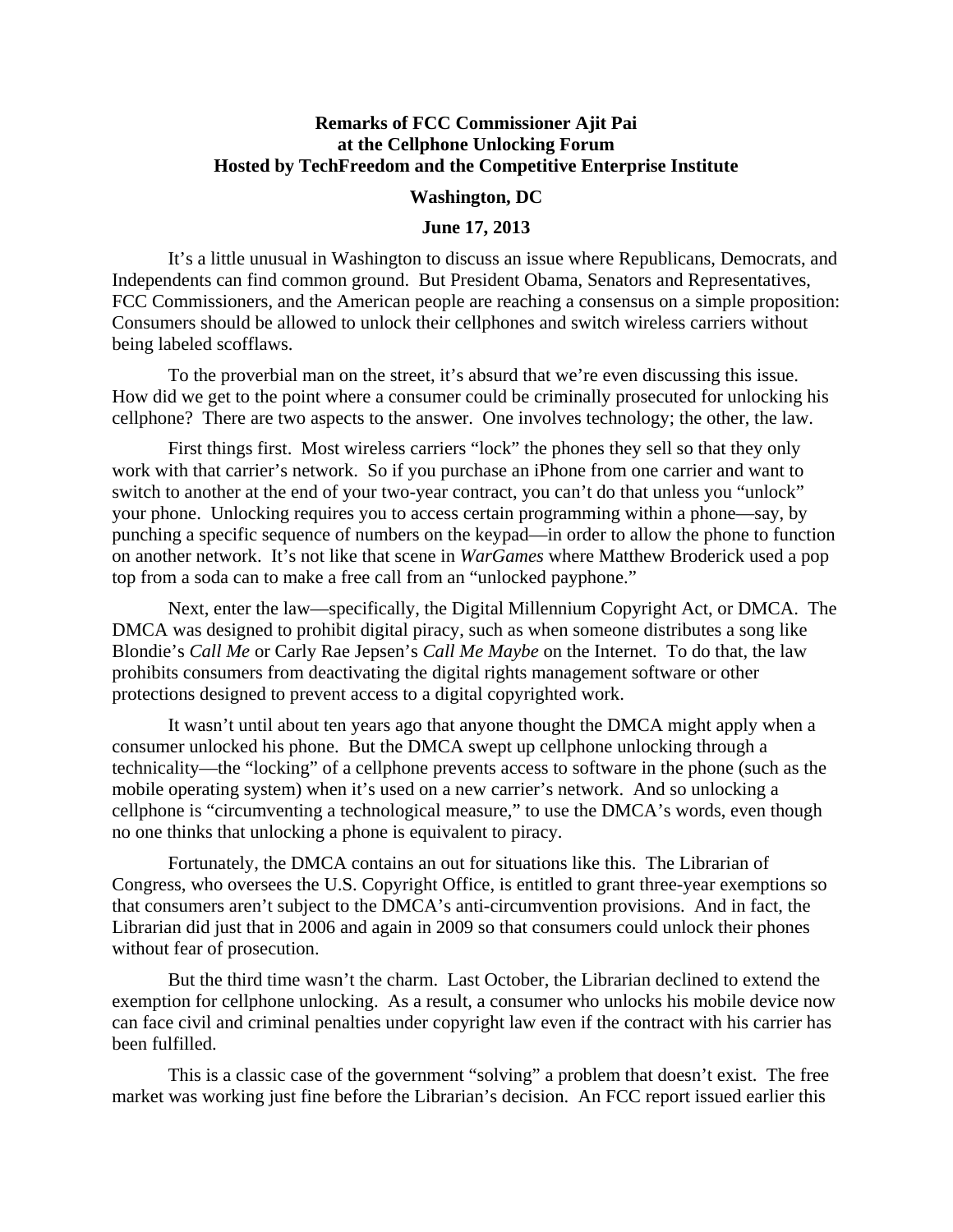year found that prices in the wireless market are down, and investment is up. More manufacturers are developing innovative mobile devices, and consumers are reaping the benefits.

And wireless carriers certainly don't need the federal government's help. They already have contract-law rights, such as early termination fees, to ensure that customers make good on their contracts. Adding heavy-handed copyright penalties, including hefty criminal fines, marries the sledgehammer to the fly.

My position is simple: The relationship between carriers and their customers should be governed by contract law, not copyright law and certainly not criminal law.

While there is broad support for overturning the Librarian's decision, there's also an ongoing debate over the best way to accomplish this objective. I've been thinking about this issue for a few months now, and here's where I stand.

*First*, we shouldn't just kick the can down the road. Let's fix this problem permanently. We don't need to have the exact same debate every three years, like an extended version of the movie *Groundhog Day*. I can assure you that the case for criminalizing cellphone unlocking isn't going to get any stronger with time.

*Second*, we don't need to give the FCC any additional authority. I realize that it isn't the norm for an FCC Commissioner to ask Congress *not* to give the agency more power. But the FCC didn't create this mess, and it's not in a position to clean it up. The problem is one of copyright law, and Congress should fix it directly.

*Third*, we shouldn't interfere with the freedom of contract. Consumers today can choose from a wide range of providers, plans, and phones. We shouldn't restrict carriers' ability to offer consumers better, cheaper, and faster options.

*Fourth*, we should also protect those who help consumers unlock their phones. Unlocking can be as simple as dialing a code on your phone, but it's often more complicated. I know *I* certainly couldn't take my phone out of my pocket and unlock it right now. So helping consumers exercise their right to unlock their cellphones shouldn't be a crime.

*Fifth*, this debate was inspired by cellphone unlocking, but the DMCA cuts a much wider swath. The anti-circumvention provisions also target netbooks, tablets, personal digital assistants—pretty much any mobile device. Consumers shouldn't be put in the position of migrating some of their electronics, but not others, from one carrier to the next. Let's make sure *all* wireless communications devices are included in the fix.

And *sixth*, let's keep our focus on the narrow issue at hand. I know that many people maybe some in this room—favor broader reform of our copyright laws. And I also know that many people oppose broader reform. That's a debate best left for another day. Right now, there is wide support for removing cellphone unlocking from the ambit of copyright law. We should push that proposal across the finish line. For if it becomes entangled with more controversial issues, there's a pretty good chance that it'll get stuck in the starting blocks.

Fortunately, doing all this isn't complicated. In fact, Congress could accomplish these goals in a one-page bill by simply amending the definition of "circumvention" in the DMCA to exclude "circumvention initiated by or on behalf of the owner of a wireless communications device solely to connect that device to a wireless communications network." This fix would restore the common sense, market-based approach that ruled the day until last October's surprise.